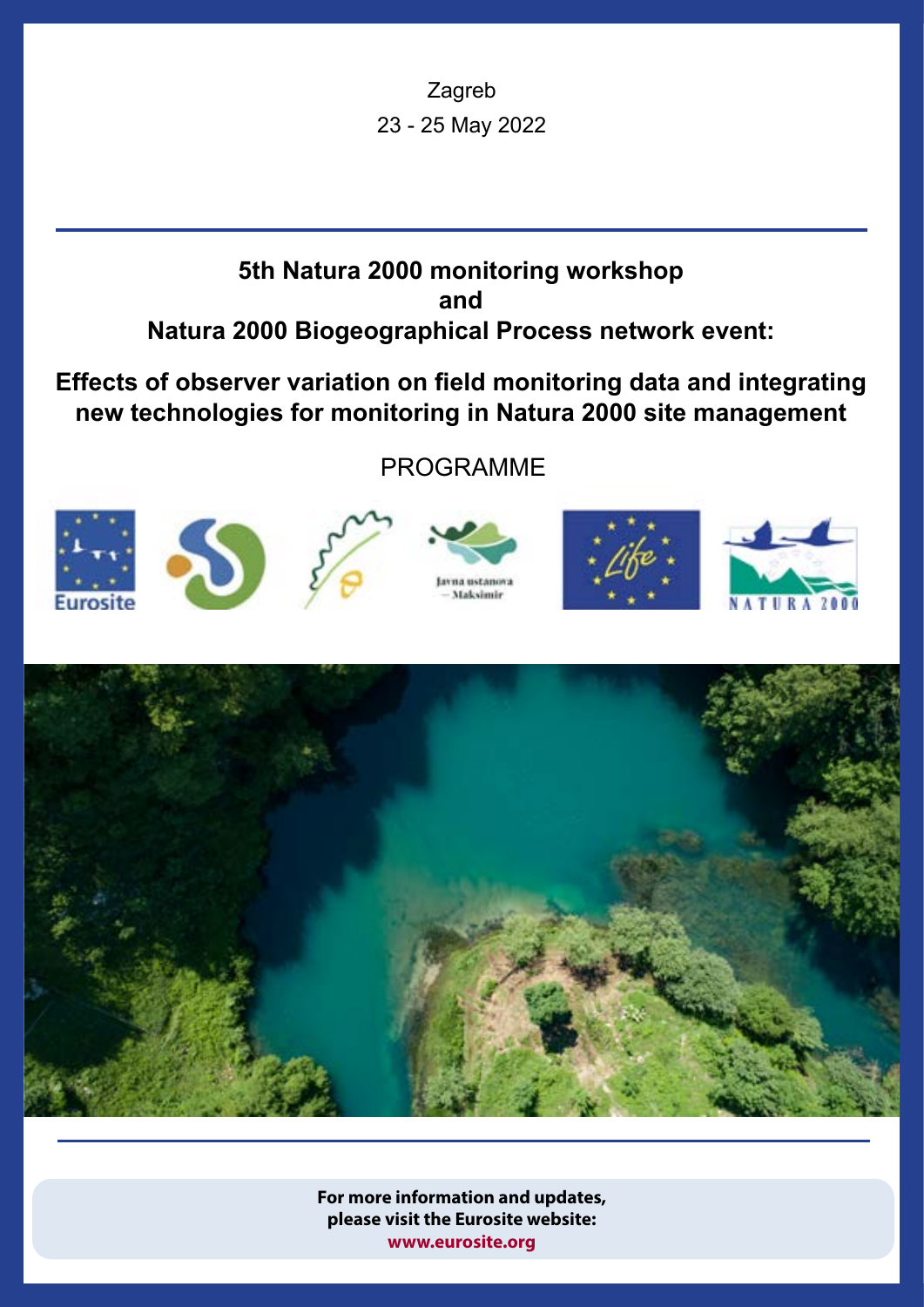

5th Natura 2000 monitoring workshop & Natura 2000 Biogeographical Process networking event



## **Programme Programme**

5th Natura 2000 monitoring workshop & Natura 2000 Biogeographical Process networking event



### **Tuesday 24 May**

- Using the EarthTrack mobile app to complement field data (Sébastian Chognard) - Preparing and collecting drone data to complement field data (Ricardo Díaz-Delgado)

- 08:00 Departure from Zagreb to Krč (local Natura 2000 site HR2001298 Vejalnica i Krč)
- 09:00 Welcome and introduction to the site
- 09:15 Outdoor session with parallel demonstrations:
	- Observer variation in field data (Clive Hurford)
	-
	- Natural habitats field monitoring botanical indicators and conservation status
- 13:00 Lunch
- 14:00 Travel back to Zagreb
- 15:20 The results of the observer variation field exercises *Clive Hurford and Alan Brown*
- 15:40 How to assess habitat conservation status on the ground simple botanical indicators of habitat structure and functions *Wojciech Mróz, Eurosite - the European Land Conservation Network*
- 16:00 Data collection results from the EarthTrack mobile app *Sébastian Chognard, Aberystwyth University*
- 16:20 Drone image processing *Ricardo Díaz-Delgado, Doñana Biological Station-CSIC*
- 16:40 Drone plant population monitoring results *Clive Hurford, Chairman of the Eurosite Remote Sensing Support Group*
- 17:00 Using drones to monitor bird colonies *Ricardo Díaz-Delgado, Doñana Biological Station-CSIC*
- 17:20 Imagery between Sentinel 2 and drones overview of available satellite data *Ivan Lukić, GDI*
- 17:40 Discussion & feedback session
- 18:20 Knowledge market: Short presentations (3-5 min): How Earth Observation (EO) data can complement field data for informing site management and decision-making purposes, and how the availability of EO can help focus our collection of field data.
- 19:00 Dinner
- 20:00 EuroCocktail (incl. knowledge market)

#### **Practical information**

Participants travel to Zagreb, Croatia and meet at the venue:

Hotel Dubrovnik Ljudevita Gaja 1 PP 246 10000 Zagreb Croatia

- 14:00 Registration
- 15:00 Opening & welcome *Aljoša Duplić, Institute for Environment and Nature, Ministry of Economy and Sustainable Development Harm Schoten, Eurosite - the European Land Conservation Network Hrvoje Peternel, Geonatura Ltd*
- 15:20 Natura 2000 Biogeographical Process *Theo van der Sluis, Wageningen Environmental Research WUR & Luna Milatović, CEEweb for Biodiversity*
- 16:00 EU Grassland Watch: monitoring grasslands in Natura 2000 sites with Copernicus data *Bruno Combal, European Commission*
- 16:20 Coffee break
- 16:35 Introduction to the workshop programme: the impact of observer variation on monitoring projects *Clive Hurford, Chairman of the Eurosite Remote Sensing Support Group*
- 16:50 Natural habitats field surveys how to deal with observer variation? *Wojciech Mróz, Eurosite - the European Land Conservation Network*
- 17:00 EarthTrack: a mobile application for recording land cover and change *Sébastian Chognard, Aberystwyth University*
- 17:15 Satellite images and their use as an aid to field monitoring *Carole Planque, Aberystwyth University*
- 17:30 Bridging the gap between field data and satellite data with drones *Ricardo Díaz-Delgado, Doñana Biological Station-CSIC*
- 17:45 Discussion
- 18:15 Demonstration: The impact of observer variation on sampling design *Alan Brown*
- 18:45 Closing day 1 and instructions for the field visit of 24 May *Marina Škunca, Geonatura Ltd*
- [1](https://www.barcelona-tourist-guide.com/en/airport/transport/barcelona-airport-train.html)9:00 Dinne[r](https://www.barcelona-tourist-guide.com/en/airport/transport/barcelona-airport-train.html)

#### **Monday 23 May**